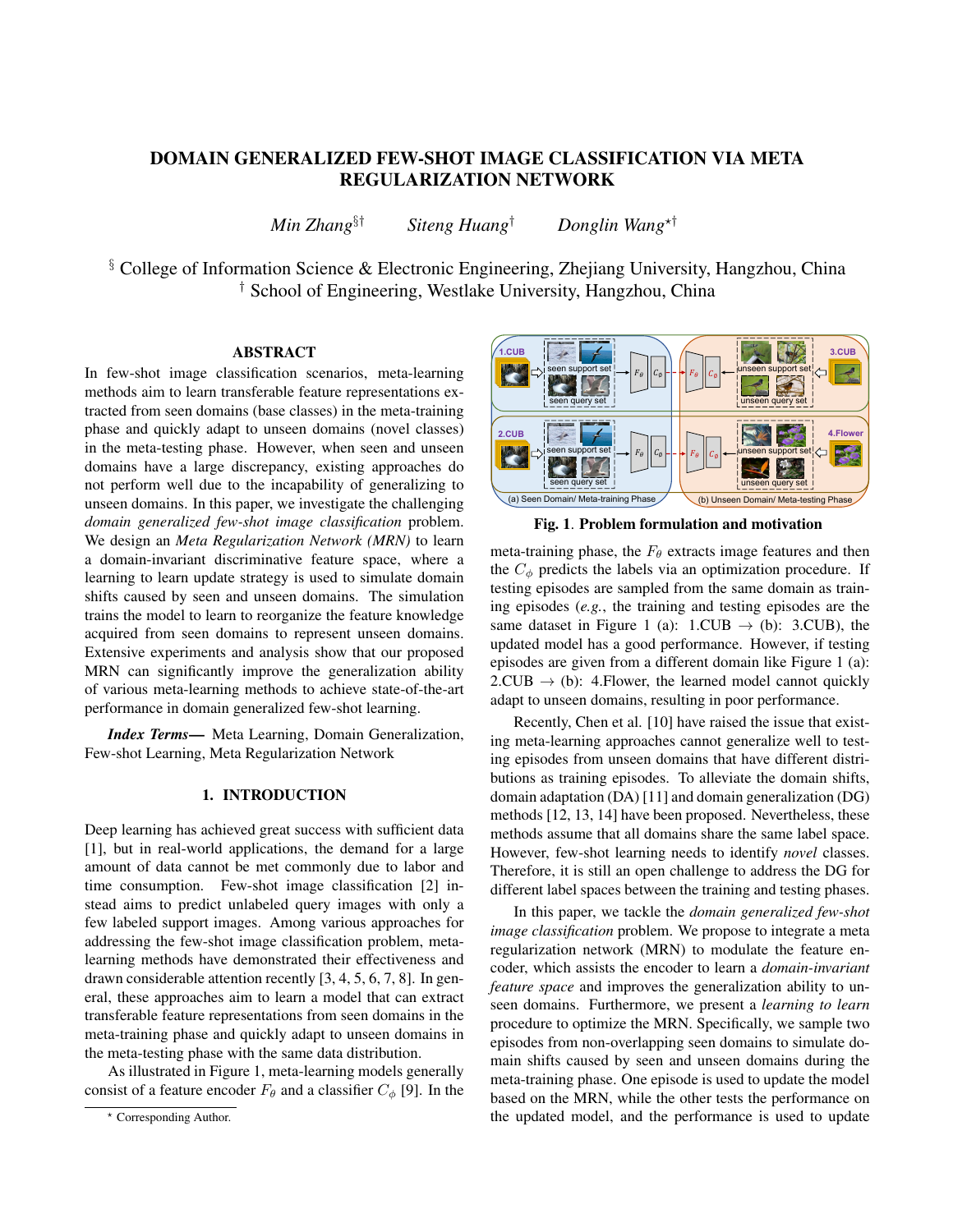the MRN. Following this update strategy in the meta-training phase, the model can better adapt to meta-testing episodes from unseen domains. Our contributions can be summarized as follows: (1) We propose the MRN to help the encoder learn *domain-invariant discriminative features* with various distributions. The MRN is *method-agnostic* and can be applied to various meta-learning methods. (2) We use a *learning to learn* procedure to optimize the MRN. It can simulate the difference in domains, thereby improving the generalization ability of the trained model. (3) We conduct extensive experiments in domain generalized few-shot image classification to demonstrate that various meta-learning methods effectively improve the generalization ability by plugging the MRN.

## 2. METHODOLOGY

#### 2.1. Preliminaries

Meta Learning. *In the meta-training phase*, the episodic training mechanism is used as an effective approach to learning the transferable feature representations from a large number of base classes  $\beta$  [4]. Specifically, each episode contains a support set  $S_B$  with n different classes and k labeled images per class and a query set  $\mathcal{Q}_\mathcal{B}$  with same classes and q unlabeled images per class. We call this problem setting n*way* k*-shot*. *In the meta-testing phase*, the novel classes N with a few classes and images are used to test the model performance. The support set  $S_N$  are sampled from the N, the model aims to classify each unlabeled query image  $Q_N$ .

Domain Generalization. In domain generalization (DG), there are  $M$  source domains and  $L$  target domains. The DG methods aim to learn domain-invariant feature representations from multiple source domains, either by moment matching or adversarial training, and generalize to unseen target domains [13, 15]. These methods assume that the marginal distribution  $P(X)$  changes while the conditional distribution  $P(Y|X)$  stays stable across domains, *i.e.*, the source and target domains have the same label space. However, the seen and unseen domains for meta-learning methods have different label spaces. To solve the domain generalized few-shot classification problem, we proposed the MRN to optimize the feature space so that the feature encoder  $F_{\theta}$  is insensitive to different domains and then generalizes better to unseen domains. Furthermore, MRN improves the generalization performance of the model.

## 2.2. Description

In the meta-training phase, these episodes of each iteration are created as  $\mathcal{T}_{\mathcal{B}} = {\{\mathcal{S}_{\mathcal{B}}, \mathcal{Q}_{\mathcal{B}}\}}$ , where  $\mathcal{S}_{\mathcal{B}} = (\mathcal{X}_{\mathcal{B}}^{\mathcal{S}}, \mathcal{Y}_{\mathcal{B}}^{\mathcal{S}})$  and  $\mathcal{Q}_{\mathcal{B}} = (\mathcal{X}_{\mathcal{B}}^{\mathcal{Q}}, \mathcal{Y}_{\mathcal{B}}^{\mathcal{Q}})$ . Generally, the model consists of a feature encoder  $F_{\theta}$  and a classifier  $C_{\phi}$ . We optimize  $\theta$  and  $\phi$  by minimizing a cross-entropy loss and the loss is shown as:

$$
L(\theta, \phi) = L_{ce}(\mathcal{Y}_{\mathcal{B}}^{\mathcal{Q}}, C_{\phi}(\mathcal{Y}_{\mathcal{B}}^{\mathcal{S}}, F_{\theta}(\mathcal{X}_{\mathcal{B}}^{\mathcal{S}}), F_{\theta}(\mathcal{X}_{\mathcal{B}}^{\mathcal{Q}}))), \quad (1)
$$

where the  $F_{\theta}$  first extracts the features from both the support and query images, the  $C_{\phi}$  then predicts the categories of the



Fig. 2. Framework of our method:

query images according to the label of support images, the encoded support images and the encoded query image.

In the meta-testing phase, if testing episodes  $\mathcal{T}_N$  are sampled from the same domain as training episodes, the model has good performance. However, if test episodes are given from different domains, the model may overfit and fail to generalize to unseen domains. Because optimization through the cross-entropy loss solely, the  $F_{\theta}$  cannot learn *domaininvariant* features. To alleviate the issue, we propose the following MRN, which uses a *learning to learn* update strategy.

#### 2.3. Meta Regularization Network (MRN)

We proposed the MRN to adjust the  $F_{\theta}$  to learn a *domaininvariant* feature space. Intuitively, the  $F_{\theta}$  equipped with the MRN can produce more diverse feature distributions, which improves the generalization ability of the  $C_{\phi}$ . *How to integrate the MRN with the*  $F_{\theta}$ ? Inspired by multi-tasks learning, we introduce an additional regularization loss  $L_{mrn}$  generated by the MRN, combined with a few-shot learning loss  $L_{ce}$  to optimize the model. So, the new loss becomes:

$$
L^{new}(\theta, \phi, \omega) = L_{ce} + \beta L_{mrn}, \qquad (2)
$$

where  $\beta$  is the trade-off hyperparameter. The  $F_{\theta}$  is optimized using the above loss to produce more generalized feature representations. Specifically, we input these image features extracted by  $F_{\theta}$  to the MRN, and then this network output a non-zero value, which is called  $L_{mrn}$  and is shown as:

$$
L_{mrn}(\theta,\omega) = R_{\omega}(F_{\theta}(\mathcal{X})),\tag{3}
$$

where  $R_{\omega}$  denotes the MRN network parameterized by  $\omega$ . The MRN can be applied to arbitrary meta-learning methods.

#### 2.4. Learning to Learn with the MRN

We use a *learning to learn* update strategy to optimize the proposed MRN and illustrate the process in Figure 2. To the end, the MRN output an effective regular loss to help the  $F_{\theta}$ to learn the domain-invariant discriminative feature space.

In each meta-training iteration, we randomly select a *pseudo-seen* domain  $D_{ps}$  and a *pseudo-unseen* domain  $D_{pu}$  from M seen domains. Then, the episodes  $\mathcal{T}_{ps}$  =  $\{(\mathcal{X}_{ps}^{\mathcal{S}}, \mathcal{Y}_{ps}^{\mathcal{S}}),(\mathcal{X}_{ps}^{\mathcal{Q}}, \mathcal{Y}_{ps}^{\mathcal{Q}})\}\$ and  $\mathcal{T}_{pu} = \{(\mathcal{X}_{pu}^{\mathcal{S}}, \mathcal{Y}_{pu}^{\mathcal{S}}),(\mathcal{X}_{pu}^{\mathcal{Q}}, \mathcal{Y}_{pu}^{\mathcal{Q}})\}\$ are randomly sampled from  $D_{ps}$  and  $D_{pu}$  domains, respectively [16].  $\mathcal{T}_{ps}$  and  $\mathcal{T}_{pu}$  aim to simulate the domain shifts in the meta-training and meta-testing phases (see Figure 2 (a)).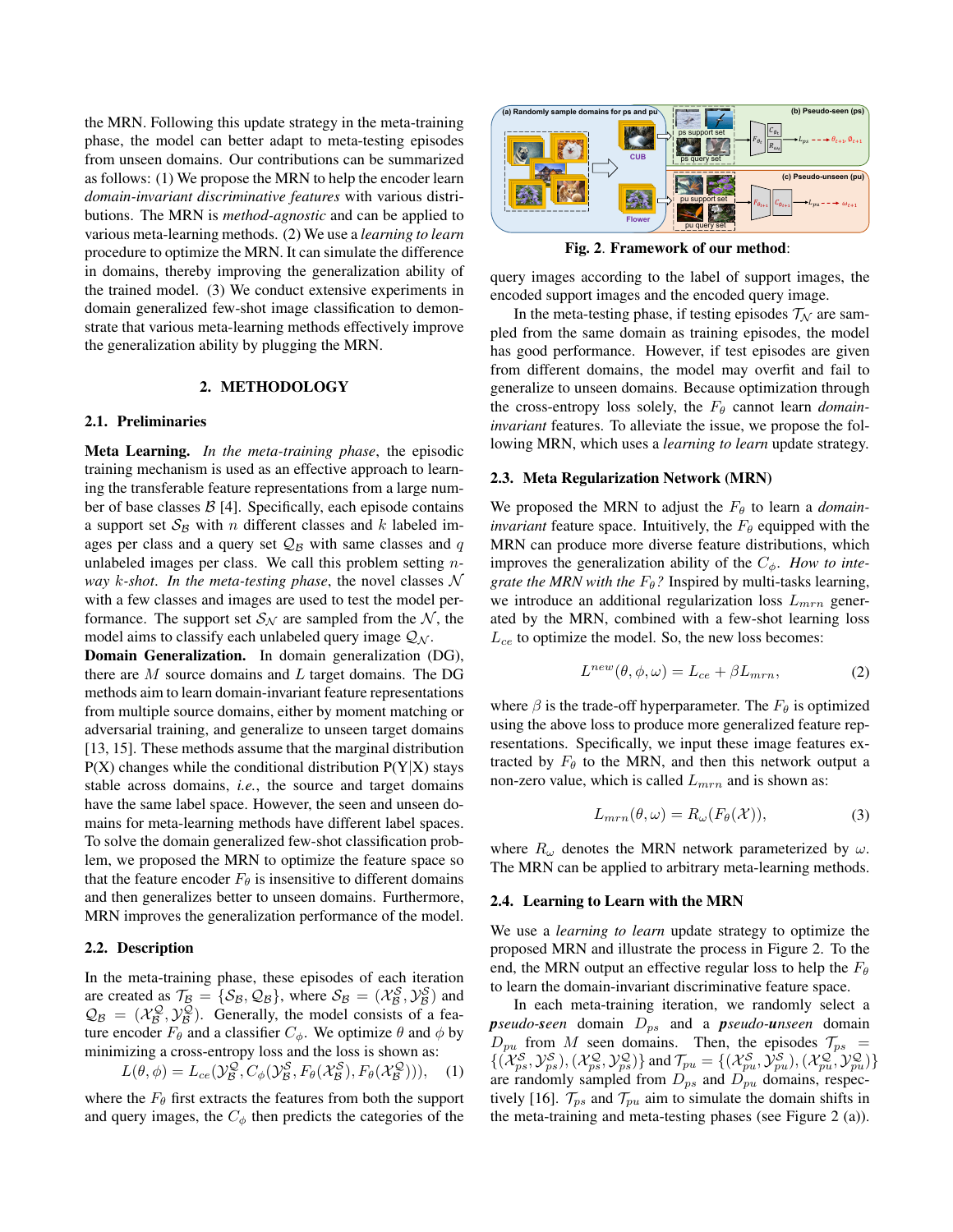In iteration  $t$  of the meta-training phase, we first integrate the MRN  $R_{\omega_t}$  into the model. Then, the model with the  $F_{\theta_t}$  and the  $C_{\phi_t}$  is optimized using the loss  $L_{mrn}$  and cross-entropy loss  $L_{ce}$  to avoid the model overfitting in Eq. (4) and (5).

$$
L^{ps}(\theta_t, \phi_t, \omega_t) = L_{ce}(\mathcal{Y}_{ps}^{\mathcal{Q}}, C_{\phi_t}(\mathcal{Y}_{ps}^{\mathcal{S}}, F_{\theta_t}(\mathcal{X}_{ps}^{\mathcal{S}}), F_{\theta_t}(\mathcal{X}_{ps}^{\mathcal{Q}}))) + \beta L_{mrn}(R_{\omega_t}([F_{\theta_t}(\mathcal{X}_{ps}^{\mathcal{S}}); F_{\theta_t}(\mathcal{X}_{ps}^{\mathcal{Q}})])),
$$
(4)

$$
(\theta_{t+1}, \phi_{t+1}) = (\theta_t, \phi_t) - \alpha \nabla_{\theta_t, \phi_t} L^{ps}(\theta_t, \phi_t),
$$
 (5)

where  $\alpha$  is the learning rate,  $\left[\cdot\right]$  denotes the concatenation (see Figure 2 (b)). We then measure the generalization ability of the updated model using  $L_{mrn}$  by 1) removing the MRN from the framework and 2) computing the loss of the updated model on the *pseudo-unseen* episodes  $\mathcal{T}_{pu}$  (see Figure 2 (c)):

$$
L^{pu}(\theta_{t+1}, \phi_{t+1}) = L_{ce}(\mathcal{Y}_{pu}^{\mathcal{Q}}, C_{\phi_{t+1}}(\mathcal{Y}_{pu}^{\mathcal{S}}, F_{\theta_{t+1}}(\mathcal{X}_{pu}^{\mathcal{S}}), F_{\theta_{t+1}}(\mathcal{X}_{pu}^{\mathcal{Q}})))
$$
 (6)

Finally, as the loss  $L_{pu}$  reflects the effectiveness of the MRN to generate  $L_{mrn}$ , we optimize the parameters  $\omega$  by

$$
\omega_{t+1} = \omega_t - \alpha \nabla_{\omega_t} L^{pu}.
$$
 (7)

Explanation. *Why can the learning to learn update strategy learn the domain-invariant feature space*? Revisiting the adversarial learning DG methods [13], we found that the domain discriminator is optimized through a minimax game to learn a domain-invariance feature space. Different from such explicit adversarial learning above, the *learning to learn* is an implicit adversarial update strategy. Specifically, two nonoverlapping episodes from different domains are randomly sampled in each meta-training iteration. One is used to update the model using the summation of  $L_{ce}$  and  $L_{mrn}$  in Eq.2. The other tests the performance of the updated model and then feeds it back to the MRN. Furthermore, the MRN is updated based on this feedback to improve the performance of the model in the next iteration. This double-adjustment strategy makes the model behave well: after each update from one domain, the performance gets improved for another domain.

### 3. EXPERIMENTAL RESULTS

In this section, we conduct experiments to answer three main questions: RQ1: Does the MRN improves the performance of meta-learning methods? RQ2: How is its performance compared with state-of-the-art approaches? RQ3: How do different regularization, *i.e.*, L1 or L2, affect the performance?

#### 3.1. Experimental details

Datasets. Four benchmark datasets are used to evaluate the model performance (*mini*ImageNet [4], CUB-200-2011 [17], *tiered*ImageNet [18] and CIFAR-FS [19]). The leave onedomain-out setting is adopted to select an unseen domain and we resize all images in the four datasets to  $84 \times 84$  [20].

Experimental setting. We conduct experiments on 5-way 1- /5-shot settings, and each episode has 15 query images per



Fig. 3. The t-SNE visualization of the embedding distributions learned by MAML without  $(a)/(c)$  or with  $(b)/(d)$  the MRN. The model is tested on *tiered*ImageNet datatset.

class in meta-training/-testing phases. We report the average accuracy (%) and the corresponding 95% confidence interval over the 10,000 episodes sampled from unseen domains.

Implementation details. For a fair comparison, we use the 4-layer ConvNet with 64 filters (Conv4-64F) as the backbone for all methods and do not adopt any data augmentation. In this paper, we get  $L_{mrn}$  generated by MRN using an MLP with two linear layers and different options are shown in Section 3.4. Pytorch [21] is used to implement all experiments. All methods are trained via SGD with Adam [22], the initial learning rate is set to  $1e^{-3}$  for  $F_{\theta}/C_{\phi}$ , and  $1e^{-4}$  for  $R_{\omega}$ . For each method, we use the 60,000 (1-shot) or 40,000 (5-shot) episodes to train, and the best model on the validation set is used to evaluate final reporting performance on the test set.

### 3.2. RQ1. Meta-Learning Methods Equipped with MRN

To answer RQ1 and verify the effectiveness of the MRN, we embed it into two meta-learning methods: MAML [3] and Prototypical Network [6]. Table 1 shows the classification accuracies on different unseen domains, where the leave-onedomain-out setting is used to select one unseen domain for evaluation. It is observed that the performance of two simple meta-learning methods degrades in domain generalized fewshot image classification. However, for the two meta-learning methods, incorporating MRN leads to a significant improvement. An observation is that MRN boosts the performance of MAML nearly by 10% on 1-shot and 16% on 5-shot of unseen domain *mini*ImageNet, which is especially prominent when compared with other methods. We attribute this success to using the *learning to learn* update strategy, which divides nonoverlapping domains from seen domains in the meta-training phase to simulate the data distributions of unseen domains in the meta-testing phase. Then, a domain-invariant discriminative feature space is learned to align the feature distributions of different domains and improve the model performance.

Visualizing MRN. To demonstrate that the MRN can assist feature encoder to learn a *domain-invariant discriminative feature space* and clustering spaces. We also apply t-SNE [23] to visualize the embedding distribution obtained with and without equipping with the MRN. In Figure 3, the (a) and (b) represent the image features extracted from different domains; the (c) and (d) mean the image features extracted from different classes. As shown in (a) and (b), the model equipped with the MRN has more compact features distance between different domains, indicating that the learned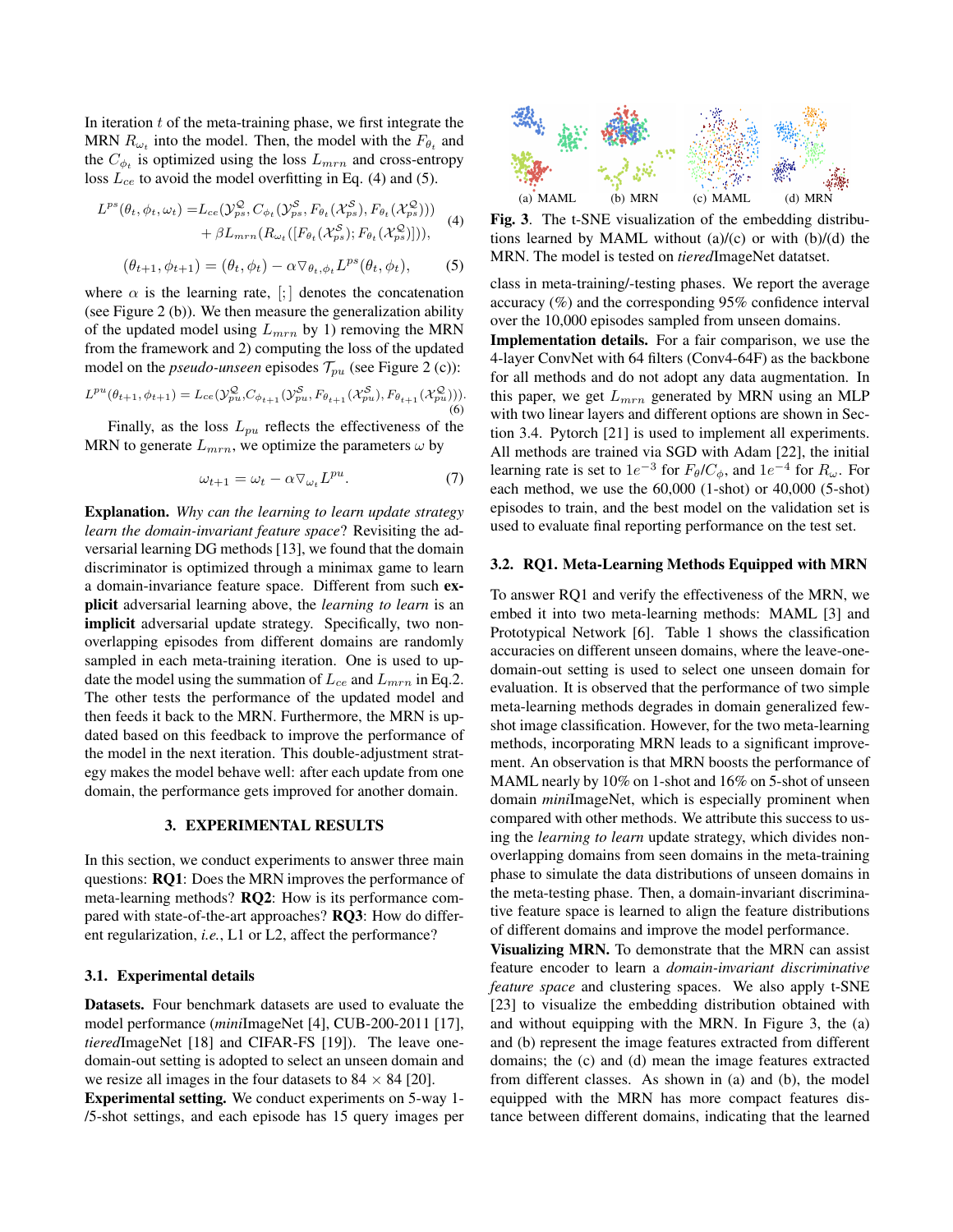| 5-way                                                | <b>MRN</b> | miniImageNet              |                           | tieredImageNet            |                          | CUB-200-2011            |                          | <b>CIFAR-FS</b>          |                           |
|------------------------------------------------------|------------|---------------------------|---------------------------|---------------------------|--------------------------|-------------------------|--------------------------|--------------------------|---------------------------|
|                                                      |            | 1-shot                    | 5-shot                    | l-shot                    | $5$ -shot                | l-shot                  | 5-shot                   | 1-shot                   | 5-shot                    |
| $MAML$ [3]<br>MAML [3]                               |            | 35.18<br>$45.30 (+10.12)$ | 45.82<br>$62.33 (+16.51)$ | 30.83<br>$42.59$ (+11.76) | 45.91<br>$59.83(+13.92)$ | 30.96<br>$35.42(+4.46)$ | 42.28<br>$47.63(+5.35)$  | 35.62<br>$39.27 (+3.65)$ | 37.28<br>$48.61 (+11.33)$ |
| Prototypical Network [6]<br>Prototypical Network [6] |            | 47.72<br>$53.77(+6.05)$   | 64.83<br>$68.05 (+3.22)$  | 43.50<br>$46.67(+3.17)$   | 58.04<br>$64.23(+6.19)$  | 39.47<br>$42.32(+2.85)$ | 55.36<br>$60.83$ (+5.47) | 38.87<br>$41.33(+2.46)$  | 54.41<br>$58.91 (+4.50)$  |

Table 1. Classification average testing accuracy (%)

| <b>Table 2.</b> Average accuracy $(\%)$ comparison to state-of-the-arts. |  |  |  |
|--------------------------------------------------------------------------|--|--|--|
|--------------------------------------------------------------------------|--|--|--|

|                                                                                                                                          |          | miniImageNet |                                                                     | <i>tiered</i> ImageNet |        | CUB-200-2011 |                                   | <b>CIFAR-FS</b>  |                  |
|------------------------------------------------------------------------------------------------------------------------------------------|----------|--------------|---------------------------------------------------------------------|------------------------|--------|--------------|-----------------------------------|------------------|------------------|
| 5-way                                                                                                                                    | Backbone | '-shot       | $5-$ shot                                                           | 1-shot                 | 5-shot | 1-shot       | 5-shot                            | 1-shot           | 5-shot           |
| Relation Network LFT [16] ResNet10 55.23 $\pm$ 0.14 72.56 $\pm$ 0.81 48.75 $\pm$ 0.89 63.24 $\pm$ 0.91 45.67 $\pm$ 0.78 64.75 $\pm$ 0.47 |          |              |                                                                     |                        |        |              |                                   | 44.79±0.31       | $60.12 + 0.45$   |
| Matching Network LFT [16] ResNet10                                                                                                       |          |              | $56.01 \pm 0.31$ $73.45 \pm 0.65$ $49.31 \pm 0.21$ $65.41 \pm 0.45$ |                        |        |              | $45.12 \pm 0.65$ $65.14 \pm 0.74$ | $45.98 \pm 0.31$ | $59.12 \pm 0.34$ |
| ProtoNet MRN (ours)                                                                                                                      | ResNet10 |              | $56.99 \pm 0.61$ $75.16 \pm 0.48$ $50.31 \pm 0.12$ $68.23 \pm 0.47$ |                        |        |              | $48.32 \pm 0.45$ 66.85 $\pm$ 0.31 | 47.23 $\pm$ 0.18 | $64.52 + 0.25$   |

features are domain-invariant representations. The domaininvariant features decrease the domain shifts and improve the model generalization abilities. In addition, we visualize five classes distributions in Figure 3 (c) and (d) with good results.

### 3.3. RQ2. Comparison with State-of-the-Arts (SOTAs)

To answer RQ2 and prove that the meta-learning methods can surpass the SOTAs after equipping with the MRN, we report the experimental results on the four benchmark datasets. Note that few published approaches have been proposed to address the domain generalized few-shot image classification problems, and thus we choose the famous LFT baseline for comparison [16]. We display the results of Prototypical Network (ProtoNet) equipped with the MRN as our method. For a fair comparison, we use the ResNet10 backbone following [16].

Specifically, it is observed that our method significantly outperforms state-of-the-art LFT combined with Matching Network and Relation Network [16] in all dataset settings under ResNet10 backbone (see Table 2). Our method achieves 3% performance improvement for 5-way 1-shot and about 2% higher performance for 5-way 5-shot in the best performance of Matching Network or Relation Network equipped with LFT with CUB-200-2011 dataset. From Table 2, we can find that (1) our method significantly improves the performance and achieves the best results. (2) A new loss generated by the MRN is used to learn the domain-invariant discriminative feature space. (3) A *learning to learn* implicit adversarial update strategy can effectively align the feature distributions that they come from different training or testing domains.

#### 3.4. RQ3. Ablation Study

**Influence of using different forms of L\_mrn.** The loss  $L_{mrn}$ generated by the MRN helps the feature encoder  $F_{\theta}$  learn the *domain-invariant feature space* through a *learning to learn* update strategy. In Table 3, we consider four forms of  $L_{mrn}$ , where the first two are common  $L1$  and  $L2$  regularizations, and the other two represent different calculation modes for the MRN. The "MLP" means that the MRN  $(R_\omega)$  in Eq. (3)

Table 3. Average testing accuracy (%).

| 5-way-1-shot   | miniImageNet     | tieredImageNet   | CUB-200-2011     | <b>CIFAR-FS</b>  |  |  |  |  |  |
|----------------|------------------|------------------|------------------|------------------|--|--|--|--|--|
| $L_1$          | $48.18 + 0.37$   | $44.83 + 0.57$   | $39.96 \pm 0.45$ | $38.62 + 0.55$   |  |  |  |  |  |
| Lэ             | $48.63 + 0.35$   | $45.95 + 0.38$   | $40.06 + 0.42$   | $38.79 + 0.58$   |  |  |  |  |  |
| Flatten        | $52.98 \pm 0.38$ | $46.23 + 0.37$   | $43.21 + 0.46$   | $42.63 + 0.54$   |  |  |  |  |  |
| MLP            | $53.77 + 0.61$   | $46.67 + 0.68$   | $42.32 + 0.62$   | $41.33 \pm 0.59$ |  |  |  |  |  |
| 5-way-5-shot   | miniImageNet     | tieredImageNet   | CUB-200-2011     | <b>CIFAR-FS</b>  |  |  |  |  |  |
| $L_1$          | $64.82 \pm 0.47$ | $59.91 + 0.47$   | $55.28 + 0.58$   | $56.28 + 0.58$   |  |  |  |  |  |
| L <sub>2</sub> | $65.23 \pm 0.37$ | 58.98±0.37       | $56.32 \pm 0.42$ | 55.78±0.48       |  |  |  |  |  |
| Flatten        | $67.95 \pm 0.35$ | $63.06 \pm 0.35$ | $60.01 \pm 0.41$ | 57.98±0.69       |  |  |  |  |  |
| MLP            | $68.05 \pm 0.56$ | $64.23 + 0.75$   | $60.83 \pm 0.44$ | 58.91±0.55       |  |  |  |  |  |

has two linear layers, *i.e.*, fully connected layers,  $L_{mrn}^{MLP}$  =  $R_{\omega}(F_{\theta}(\mathcal{X}))$ . The "Flatten" indicates using the linear flattened feature in Eq.3, *i.e.*,  $L_{mrn}^{Flatten} = R_{\omega}((F_{\theta}(\mathcal{X}))^{T}F_{\theta}(\mathcal{X})),$ where  $T$  is a transpose operation.

We display the results of four regularized forms based on Prototypical Network. Specifically, these two modes of MRN perform well, with the embedding of "MLP" performing slightly better than the covariance matrix embedding "Flatten". Meanwhile, compare with the best performance of  $L_1$ and  $L_2$ , our method with "MLP" achieves 5% and 3% performance improvement for 1-shot and 5-shot on *mini*ImageNet, respectively. This indicates that the MRN using a *learn to learn* update strategy can help the  $F_{\theta}$  learn better feature distribution from different domains than fixed loss  $L_1$  or  $L_2$ .

## 4. CONCLUSION

We propose a meta-regularized network (MRN) to effectively enhance the generalization ability and significantly solve the domain generalized few-shot image classification problem. The novel MRN is presented to assist the feature encoder to learn a *domain-invariant feature space* through simulating various feature distributions extracted from the different domains. A *learning to learn* update strategy is used to optimize the parameters of the MRN. From extensive experiments, we demonstrate that our method can handle the domain generalized few-shot image classification problem, and shows an evident improvement over baselines to achieve new SOTA.